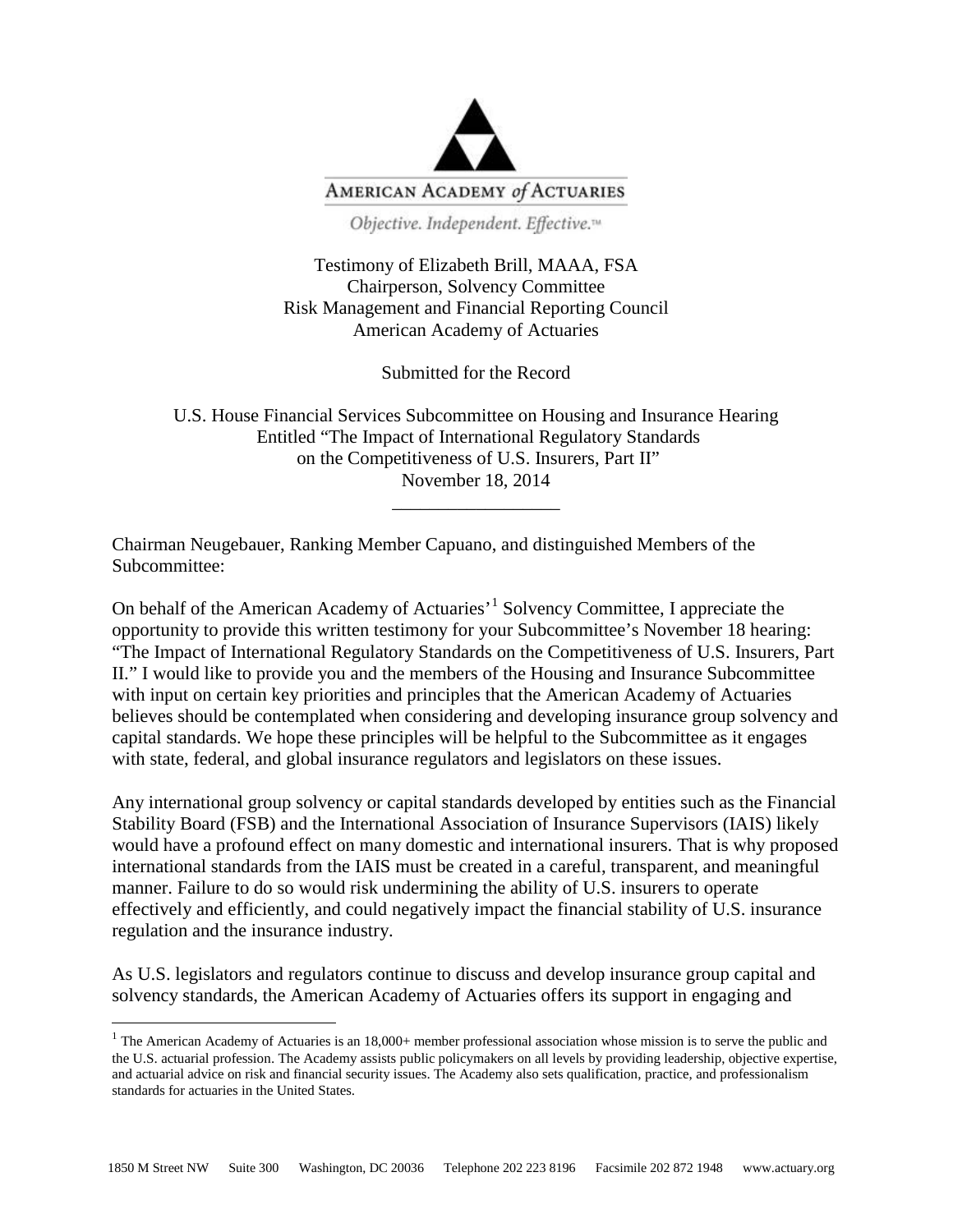shaping this challenging area of public policy. To this end, we offer the following principles for consideration as the House Financial Services Housing and Insurance Subcommittee develops its perspectives concerning the elements of U.S. insurance group capital and solvency proposals:

- 1. A group solvency regime should be clear regarding its regulatory purpose and goals. For example, the purpose could be to protect policyholders, enhance financial stability, ensure a competitive marketplace, provide a level playing field, identify weakly capitalized companies, rank well-capitalized insurers, improve risk management practices and procedures, or some combination of the above. The regulatory purpose and goals will aid in the development of a standard itself, as well as the associated regulatory actions and priorities.
- 2. Any metrics, information, or other output of a group solvency standard should be useful to all relevant parties, including regulators, management, shareholders, and rating agencies.
- 3. A group solvency regime should promote responsible risk management in the regulated group and encourage risk-based regulation. For example, a solvency regime should recognize risk-mitigation activities, such as asset/liability matching, hedging, and reinsurance. The actuarial functions are critical in the risk management process and their role should be clearly defined, as it is in the U.S. reserving and solvency framework. Actuaries can and should identify where factor-based systems may miss key emerging risks, set reasonable boundaries around more subjective estimates and modeling and, as appropriate, render actuarial opinions.
- 4. Methods should recognize and take into consideration the local jurisdictional environments under which members of an insurer group operates, including the local regulatory regime, product market, and economic, legal, political, and tax conditions.
- 5. A group solvency standard should be compatible across accounting regimes, given the political uncertainties in achieving uniform standards.
- 6. A group solvency standard should minimize pro-cyclical volatility so as to avoid unintended and harmful consequences on regulated insurance groups, insurance markets, and the broader financial markets.
- 7. A group solvency standard should present a realistic view of an insurance group's financial position and exposures to risk over an agreed-upon time frame.
- 8. All assumptions used in any capital or solvency model should be internally consistent.
- 9. It is more important to focus on the total asset requirement than the level of required reserves or capital on a separate basis. The focus should be on holding adequate total assets to meet obligations as they come due. Whether a jurisdictional standard requires the allocation of these assets to liabilities versus capital/surplus should be irrelevant to the overall solvency regime.